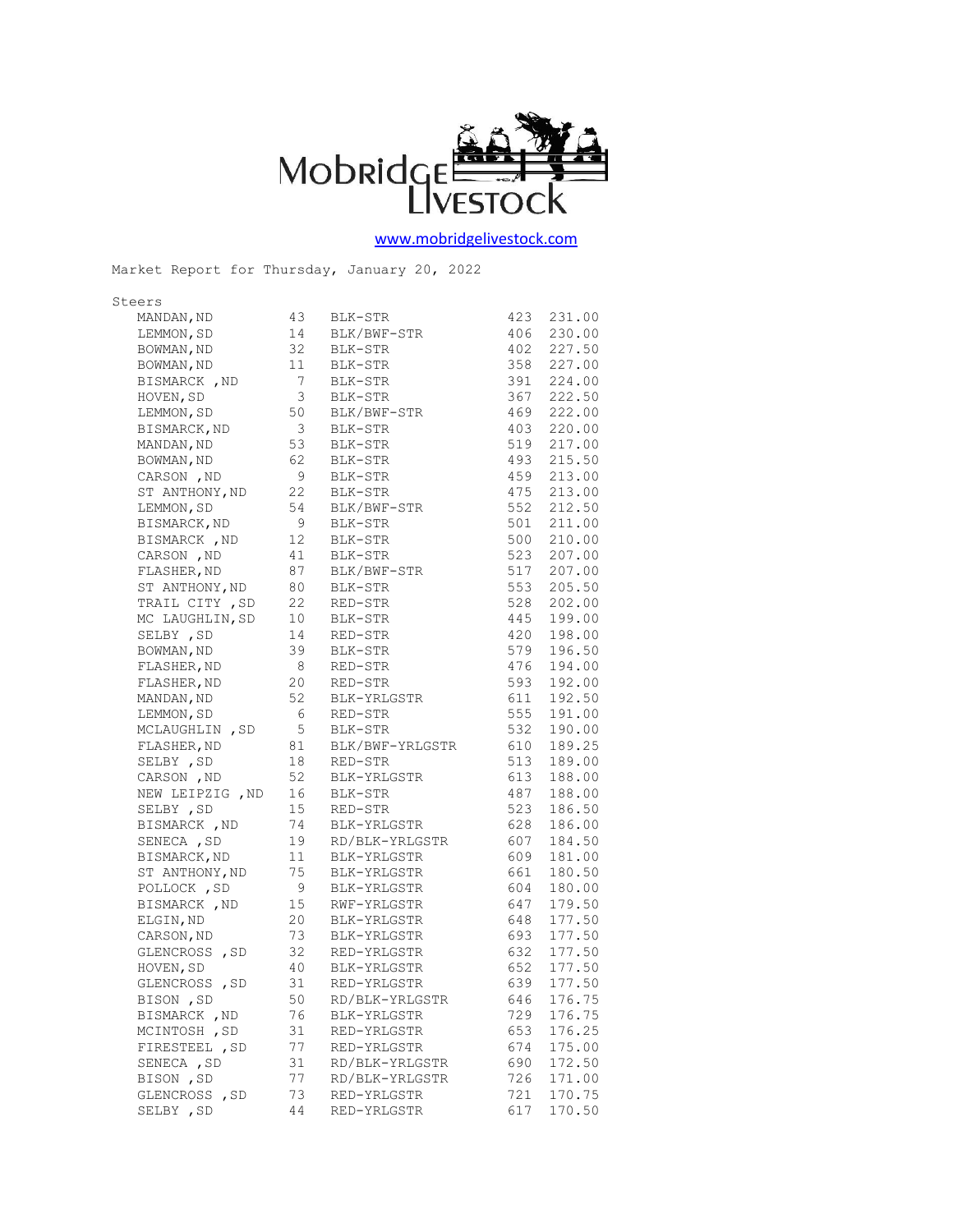| CARSON, ND               | 54                    | RED-YRLGSTR                | 694        | 169.75           |
|--------------------------|-----------------------|----------------------------|------------|------------------|
| HOVEN, SD                | 46                    | BLK-YRLGSTR                | 752        | 169.25           |
| FIRESTEEL, SD            | 70                    | RED-YRLGSTR                | 779        | 169.25           |
| MCINTOSH, SD             | 78                    | RED-YRLGSTR                | 749        | 167.75           |
| ELGIN, ND                | 42                    | BLK-YRLGSTR                | 744        | 167.00           |
| CARSON, ND               | 68                    | BLK-YRLGSTR                | 792        | 166.00           |
| GLENCROSS, SD            | 79                    | RED-YRLGSTR                | 775        | 165.00           |
| GLENCROSS, SD            | 78                    | RED-YRLGSTR                | 780        | 163.00           |
| CARSON, ND               | 74                    | RED-YRLGSTR                | 788        | 161.50           |
| NEW LEIPZIG , ND         | 3                     | BLK-YRLGSTR                | 1968       | 90.00            |
| Heifers                  |                       |                            |            |                  |
| FIRESTEEL, SD            | 40                    | RED-YRLGHFR                | 684        | 198.00           |
| FIRESTEEL , SD           | 79                    | RED-YRLGHFR                | 657        | 195.00           |
| ST ANTHONY, ND           | 32                    | BLK-HFR                    | 453        | 194.00           |
| GLENCROSS, SD            | 29                    | RED-YRLGHFR                | 652        | 194.00           |
| GLENCROSS, SD            | 38                    | RED-YRLGHFR                | 660        | 194.00           |
| GLENCROSS, SD            | 78                    | RED-YRLGHFR                | 669        | 194.00           |
| GLENCROSS, SD            | 79                    | RED-YRLGHFR                | 643        | 190.00           |
| CARSON, ND               | 81                    | RED-YRLGHFR                | 679        | 189.50           |
| MANDAN, ND               | 25                    | BLK-HFR                    | 400        | 186.00           |
| MANDAN, ND               | 54                    | BLK-HFR                    | 494        | 185.00           |
| FLASHER, ND              | 42                    | BLK/BWF-HFR                | 509        | 180.50           |
| FLASHER, ND              | 10                    | BLK/BWF-HFR                | 448        | 180.00           |
| BOWMAN, ND               | 46                    | BLK-HFR                    | 442        | 180.00           |
| MCINTOSH, SD             | 14                    | BLK-HFR                    | 395        | 179.00           |
| MCINTOSH , SD            | 47                    | BLK/BWF-HFR                | 482        | 178.00           |
| NEW LEIPZIG , ND         | 17                    | BLK-HFR                    | 479        | 177.50           |
| LEMMON, SD               | 12                    | BLK/BWF-HFR                | 438        | 176.00           |
| MCINTOSH, SD             | 90                    | BLK/BWF-HFR                | 562        | 176.00           |
| POLLOCK, SD              | 42                    | BLK-HFR                    | 516        | 175.00           |
| BISMARCK, ND             | 10                    | BLK/BWF-HFR                | 496        | 175.00           |
| CARSON, ND               | 31                    | BLK-HFR                    | 498        | 175.00           |
| SELBY, SD                | 51                    | BLK/BWF-HFR                | 488        | 174.00           |
| POLLOCK, SD              | 35                    | BLK-HFR                    | 581        | 173.50           |
| SELBY, SD                | 67                    | BLK-HFR                    | 577        | 173.50           |
| ST ANTHONY, ND           | 94                    | BLK-HFR                    | 563        | 173.00           |
| KELDRON, SD              | 84                    | RED-YRLGHFR                | 645        | 173.00           |
| CARSON, ND               | 51<br>$5\overline{)}$ | BLK-HFR                    | 580        | 172.25<br>171.50 |
| WATAUGA, SD              | 63                    | BLK-HFR<br>BLK-HFR         | 534<br>588 | 171.50           |
| MANDAN, ND               |                       |                            | 525        | 171.00           |
| BOWMAN, ND<br>CARSON, ND | 63<br>78              | BLK-HFR                    | 626        | 170.50           |
| CARSON, ND               | 20                    | BLK-YRLGHFR<br>RED-YRLGHFR | 589        | 170.00           |
| SENECA , SD              | 22                    | BLK-HFR                    | 590        | 169.00           |
| MORRISTOWN, SD           | 17                    | BLK-HFR                    | 552        | 169.00           |
| FLASHER, ND              | 17                    | RED-HFR                    | 570        | 168.50           |
| FLASHER, ND              | 34                    | BLK/BWF-HFR                | 594        | 167.50           |
| GLENCROSS, SD            | 10                    | RED-YRLGHFR                | 755        | 167.00           |
| HOVEN, SD                | 36                    | BLK-YRLGHFR                | 640        | 165.00           |
| FIRESTEEL , SD           | 24                    | RED-HFR                    | 589        | 162.50           |
| TRAIL CITY, SD           | 78                    | RED-YRLGHFR                | 681        | 161.00           |
| CARSON, ND               | 89                    | BLK-YRLGHFR                | 622        | 160.00           |
| SELBY, SD                | 11                    | RED-HFR                    | 587        | 159.50           |
| TIMBERLAKE, SD           | 45                    | BLK-YRLGHFR                | 664        | 158.50           |
| TIMBERLAKE, SD           | 23                    | BLK-HFR                    | 579        | 158.00           |
| CARSON, ND               | 80                    | BLK-YRLGHFR                | 706        | 157.25           |
| CARSON, ND               | 10                    | BLK-YRLGHFR                | 719        | 157.25           |
| CARSON, ND               | 40                    | RED-YRLGHFR                | 729        | 156.00           |
| BISON, SD                | 33                    | RED-YRLGHFR                | 640        | 155.75           |
| CARSON, ND               | 13                    | BLK-YRLGHFR                | 722        | 155.50           |
| CARSON, ND               | 69                    | BLK-YRLGHFR                | 766        | 155.00           |
| HOVEN, SD                | 36                    | BLK-YRLGHFR                | 735        | 154.00           |
|                          |                       |                            |            |                  |